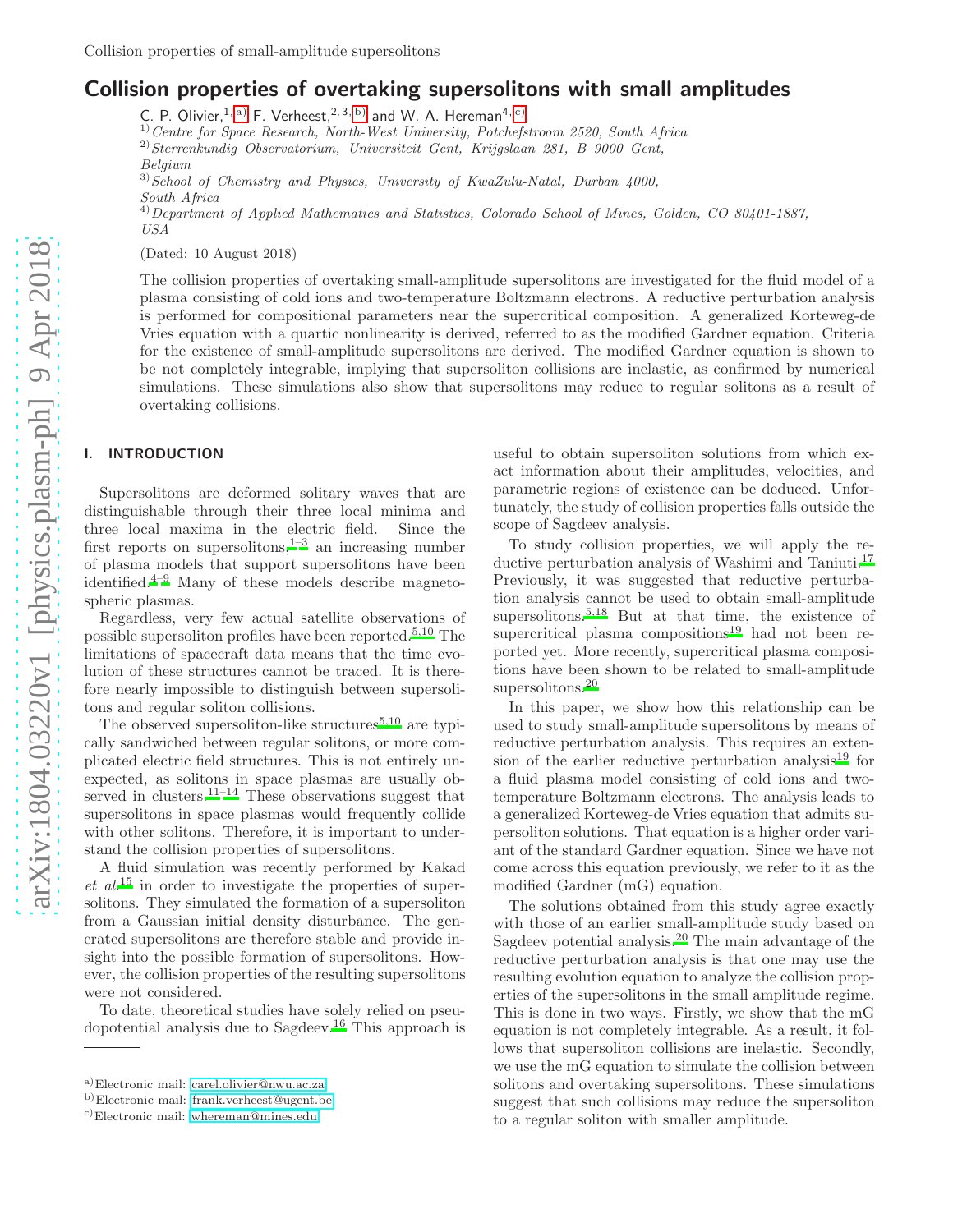It should be noted that our study is limited to very small regions in parameter space, very small amplitudes, and velocities that only marginally exceed the acoustic speed.[20](#page-5-13) Indeed, a comprehensive study of supersoliton collisions can only be undertaken through full fluid simulations. However, our results show that the collision properties of small-amplitude supersolitons are very different from those of regular solitons.

The paper is organized as follows: In Section 2 we present the fluid model. In Section 3 we apply reductive perturbation analysis to derive the mG equation. We also establish the necessary conditions for the existence of supersoliton solutions. In Section 4 we normalize the mG equation and list its conservation laws. Moreover, we discuss why the equation is not completely integrable. Consequently, one should not expect collisions of solitons and supersolitons to be elastic. In Section 5, we use the mG equation to simulate the collision of a supersoliton that overtakes a regular soliton. Some conclusions are drawn in Section 6 together with an outlook on future work.

### II. FLUID MODEL

We consider a plasma consisting of cold fluid ions and a two-temperature Boltzmann electron species. The normalized fluid equations are given by[19](#page-5-12)

<span id="page-1-2"></span>
$$
\frac{\partial n}{\partial t} + \frac{\partial}{\partial x} (nu) = 0, \tag{1}
$$

<span id="page-1-7"></span>
$$
\frac{\partial u}{\partial t} + u \frac{\partial u}{\partial x} + \frac{\partial \phi}{\partial x} = 0, \tag{2}
$$

<span id="page-1-3"></span>
$$
\frac{\partial^2 \phi}{\partial x^2} + n - f \exp(\alpha_c \phi) - (1 - f) \exp(\alpha_h \phi) = 0, \quad (3)
$$

where  $n$  denotes the ion number density normalized with respect to the equilibrium ion density  $N_i$ , and u the fluid velocity normalized with respect to the ionacoustic speed  $c_{ia} = \sqrt{K_B T_{\text{eff}}/m_i}$  with ion mass  $m_i$ . Here,  $K_B$  denotes the Boltzmann constant and  $T_{\text{eff}}$  =  $T_c/[f+(1-f)\sigma]$  denotes the effective temperature with electron temperature ratio  $\sigma = T_c/T_h$  for cool (hot, resp.) electron temperature  $T_c$  ( $T_h$ , resp.). The cool electron density  $f$  is normalized with respect to  $N_i$ . In addition,  $\phi$  denotes the electrostatic potential normalized with respect to  $K_{\text{B}}T_{\text{eff}}/e$  where e is the electron charge, while

$$
\alpha_c = \frac{1}{f + (1 - f)\sigma},\tag{4}
$$

and

$$
\alpha_h = \frac{\sigma}{f + (1 - f)\,\sigma}.\tag{5}
$$

Finally, length  $x$  and time  $t$  are normalized with respect to the Debye length  $\lambda_{\rm D} = \sqrt{\varepsilon_0 \kappa T_{\rm eff}/(N_i e^2)}$  and the reciprocal of the plasma frequency,  $\omega_{pi}^{-1} = \sqrt{\varepsilon_0 m_i/N_i e^2}$ , respectively.

# III. REDUCTIVE PERTURBATION ANALYSIS

In order to retain fourth-order nonlinear effects, we follow Ref. [19](#page-5-12) and introduce a stretched coordinate system

<span id="page-1-0"></span>
$$
\xi = \varepsilon^{3/2} (x - t), \quad \tau = \varepsilon^{9/2} t. \tag{6}
$$

In addition, we expand the ion number density and velocity, and the electrostatic potential as follows:

<span id="page-1-1"></span>
$$
\begin{cases}\nn = 1 + \varepsilon n_1 + \varepsilon^2 n_2 + \varepsilon^3 n_3 + \varepsilon^4 n_4 + \cdots, \\
u = \varepsilon u_1 + \varepsilon^2 u_2 + \varepsilon^3 u_3 + \varepsilon^4 u_4 + \cdots,\n\end{cases} \tag{7}
$$
\n
$$
\phi = \varepsilon \phi_1 + \varepsilon^2 \phi_2 + \varepsilon^3 \phi_3 + \varepsilon^4 \phi_4 + \cdots.
$$

Since we are interested in solitons and supersolitons, we impose the following boundary conditions:

<span id="page-1-6"></span>
$$
n \to 1, u \to 0, \ \phi \to 0 \text{ when } |\xi| \to \infty. \tag{8}
$$

By substituting the expressions [\(6\)](#page-1-0) and [\(7\)](#page-1-1) into the fluid equations  $(1)$ – $(3)$ , one obtains differential equations at different orders of  $\varepsilon$ . For brevity, we do not present these long expressions.

We start with the continuity equation [\(1\)](#page-1-2). By substituting the expansions [\(6\)](#page-1-0) and [\(7\)](#page-1-1) into the continuity equation, and collecting terms up to  $\varepsilon^{11/2}$ , one obtains the following equations:

<span id="page-1-4"></span>
$$
n_{1\xi} = u_{1\xi}.\tag{9}
$$

$$
n_{2\xi} = u_{2\xi} + (n_1 u_1)_{\xi}.
$$
 (10)

<span id="page-1-5"></span>
$$
n_{3\xi} = u_{3\xi} + (n_1u_2 + n_2u_1)_{\xi}.
$$
 (11)

<span id="page-1-9"></span>
$$
n_{4\xi} = n_{1\tau} + u_{4\xi} + (n_1u_3 + n_2u_2 + n_3u_1)_{\xi}. \qquad (12)
$$

The subscripts  $\xi$  and  $\tau$  are used to denote partial derivatives  $\partial/\partial \xi$  and  $\partial/\partial \tau$ , respectively. In addition, higher order partial derivatives are denoted with multiple subscripts throughout the paper. For example, we use  $\phi_{1\xi\xi}$ to denote  $\partial^2 \phi_1 / \partial \xi^2$ .

The first three equations  $(9)$ – $(11)$  can be simplified by means of a simple integration. By taking the boundary conditions [\(8\)](#page-1-6) into account, it follows that

$$
n_1 = u_1,\tag{13}
$$

$$
n_2 = u_2 + n_1 u_1,\t\t(14)
$$

and

<span id="page-1-10"></span>
$$
n_3 = u_3 + n_1 u_2 + n_2 u_1. \tag{15}
$$

A similar treatment of the momentum equation [\(2\)](#page-1-7) produces the following set of equations:

<span id="page-1-8"></span>
$$
u_1 = \phi_1,\tag{16}
$$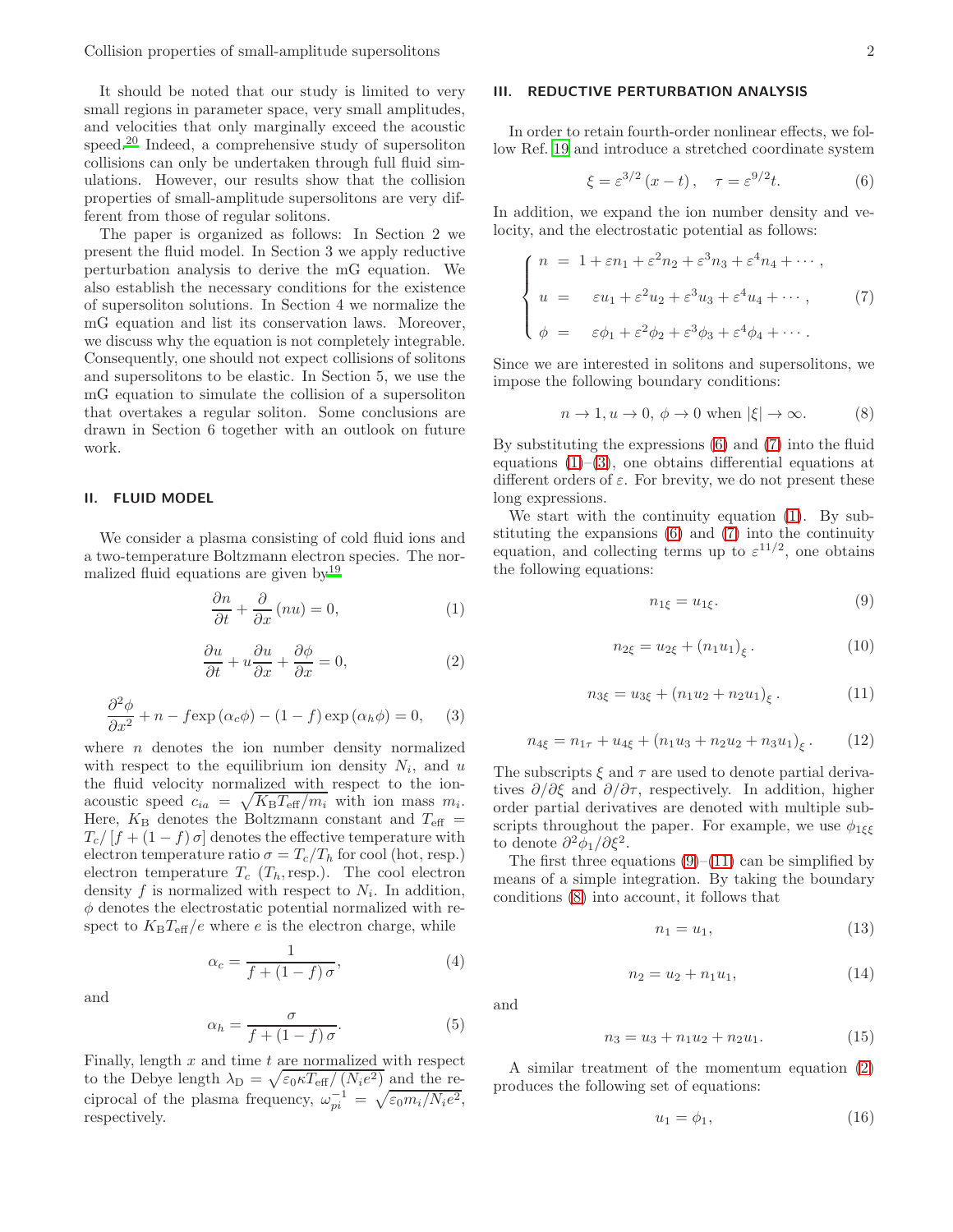Collision properties of small-amplitude supersolitons 3

$$
u_2 = \phi_2 + \frac{1}{2}u_1^2,\tag{17}
$$

$$
u_3 = \phi_3 + u_1 u_2, \tag{18}
$$

and

<span id="page-2-0"></span>
$$
u_{4\xi} = u_{1\tau} + \phi_{4\xi} + u_1 u_{3\xi} + u_2 u_{2\xi} + u_3 u_{1\xi}.
$$
 (19)

The set of equations  $(16)$ – $(19)$  can be combined to eliminate the  $u$  dependence from the set of equations  $(12)–(15)$  $(12)–(15)$  $(12)–(15)$ . It follows that

<span id="page-2-1"></span>
$$
n_1 = \phi_1,\tag{20}
$$

$$
n_2 = \phi_2 + \frac{3}{2}\phi_1^2, \tag{21}
$$

<span id="page-2-2"></span>
$$
n_3 = \phi_3 + 3\phi_1\phi_2 + \frac{5}{2}\phi_1^3,\tag{22}
$$

and

<span id="page-2-4"></span>
$$
n_{4\xi} = \phi_{4\xi} + 2\phi_{1\tau} + \left(2\phi_1\phi_3 + \frac{1}{2}\phi_2^2 + \frac{3}{2}\phi_1^2\phi_2 + \frac{5}{8}\phi_1^4\right)_{\substack{\xi\\\xi}}.
$$
\n(23)

We now turn to Poisson's equation [\(3\)](#page-1-3). By applying the expansions [\(6\)](#page-1-0) and [\(7\)](#page-1-1), using a Taylor series to expand the exponential functions, and retaining terms up to order  $\varepsilon^4$ , one obtains the following equation:

$$
\varepsilon^4 \phi_{1\xi\xi} + \varepsilon n_1 + \varepsilon^2 n_2 + \varepsilon^3 n_3 + \varepsilon^4 n_4 - \varepsilon A_1 \phi_1 - \varepsilon^2 A_1 \phi_2
$$

<span id="page-2-3"></span>
$$
-\varepsilon^3 A_1 \phi_3 - \varepsilon^4 A_1 \phi_4 - \frac{A_2}{2} \varepsilon^2 \phi_1^2 - A_2 \varepsilon^3 \phi_1 \phi_2 - A_2 \varepsilon^4 \phi_1 \phi_3
$$

$$
-\frac{A_2}{2}\varepsilon^4\phi_2^2 - \frac{A_3}{6}\varepsilon^3\phi_1^3 - \frac{A_3}{2}\varepsilon^4\phi_1^2\phi_2 - \frac{A_4}{24}\varepsilon^4\phi_1^4 = 0,
$$
\n(24)

where

$$
A_j = f\alpha_c^j + (1 - f)\alpha_h^j. \tag{25}
$$

The equations  $(20)$ – $(22)$  must be substituted into  $(24)$ . To use [\(23\)](#page-2-4), we differentiate [\(24\)](#page-2-3) with respect to  $\xi$ . Since  $A_1 = 1$  for any choice of f and  $\sigma$ , [\(24\)](#page-2-3) becomes

<span id="page-2-5"></span>
$$
\varepsilon^{4}\phi_{1\xi\xi\xi} + 2\varepsilon^{4}\phi_{1\tau} + \left[\frac{3 - A_{2}}{2}\varepsilon^{2}\phi_{1}^{2} + (3 - A_{2})\varepsilon^{3}\phi_{1}\phi_{2}\right] \n+ \frac{15 - A_{3}}{6}\varepsilon^{3}\phi_{1}^{3} + (3 - A_{2})\varepsilon^{4}\phi_{1}\phi_{3} + \frac{15 - A_{3}}{2}\varepsilon^{4}\phi_{1}^{2}\phi_{2} \n+ \frac{3 - A_{2}}{2}\varepsilon^{4}\phi_{2}^{2} + \frac{105 - A_{4}}{24}\varepsilon^{4}\phi_{1}^{4}\bigg|_{\xi} = 0.
$$
\n(26)

For the supercritical plasma composition  $f =$  $\frac{1}{6}(3-\sqrt{6})$  and  $\sigma = 5-2\sqrt{6}$ , one has  $A_2 = 3$  and  $A_3 = 15$ , so that the terms in orders  $\varepsilon^2$  and  $\varepsilon^3$  in [\(26\)](#page-2-5)

vanish. Here we consider plasma compositions near the supercritical composition. To do so, we look for compositions that satisfy the following criteria

<span id="page-2-6"></span>
$$
A_2 = 3 - \varepsilon^2 B_2, \quad A_3 = 15 - \varepsilon B_3. \tag{27}
$$

We thus require that  $A_2$  is close to 3 up to order  $\varepsilon^2$  and that  $A_3$  only differs from 15 by a quantity of order  $\varepsilon$ . Obviously,  $B_2$  and  $B_3$  must both be of order 1.

If we substitute  $(27)$  into  $(26)$ , and retain terms of order  $\varepsilon^4$ , we obtain the following equation:

<span id="page-2-7"></span>
$$
\phi_{1\tau} + \frac{1}{2}\phi_{1\xi\xi\xi} + \frac{B_2}{2}\phi_1\phi_{1\xi} + \frac{B_3}{4}\phi_1^2\phi_{1\xi} + \frac{105 - A_4}{12}\phi_1^3\phi_{1\xi} = 0.
$$
\n(28)

For further analysis of [\(28\)](#page-2-7), we consider the lowest order approximation of the electrostatic potential

$$
\Phi = \varepsilon \phi_1. \tag{29}
$$

In addition, we introduce the following changes of coordinates:

$$
t = \varepsilon^{-9/2}\tau, \ \ \eta = \varepsilon^{-3/2}\xi = x - t. \tag{30}
$$

Then [\(28\)](#page-2-7) becomes

<span id="page-2-8"></span>
$$
\Phi_t + \frac{1}{2}\Phi_{\eta\eta\eta} + a\Phi\Phi_\eta + b\Phi^2\Phi_\eta + c\Phi^3\Phi_\eta = 0, \qquad (31)
$$

where

<span id="page-2-9"></span>
$$
a = \frac{3 - A_2}{2}
$$
,  $b = \frac{15 - A_3}{4}$ ,  $c = \frac{105 - A_4}{12}$ . (32)

To the best of our knowledge, [\(31\)](#page-2-8) has not been reported before in the literature. We will refer to it as the modified Gardner (mG) equation since it is a quartic version of the standard Gardner equation where  $c = 0$ .

To find solitary wave solutions, we introduce a moving frame,

$$
\zeta = \eta - vt,\tag{33}
$$

and integrate the resulting ordinary differential equation twice, to obtain the energy-like equation,

<span id="page-2-10"></span>
$$
\frac{1}{2}\frac{\partial}{\partial \zeta}(\Phi^2) + V(\Phi) = 0,\tag{34}
$$

where

$$
V(\Phi) = -v\Phi^2 + \frac{a}{3}\Phi^3 + \frac{b}{6}\Phi^4 + \frac{c}{10}\Phi^5.
$$
 (35)

Note that the above Sagdeev potential  $V(\Phi)$  agrees with the one obtained in a small-amplitude study<sup>[20](#page-5-13)</sup> based on a Taylor series expansion of the Sagdeev potential. We briefly summarize the main results from that paper:

1. For the model under consideration, a supercritical plasma composition exists for  $\sigma = 5 - 2\sqrt{6}$  and  $f = (3 - \sqrt{6})/6$ , yielding  $A_2 = 3$  and  $A_3 = 15$ , Using [\(32\)](#page-2-9), it follows that  $a = b = 0$  in [\(31\)](#page-2-8).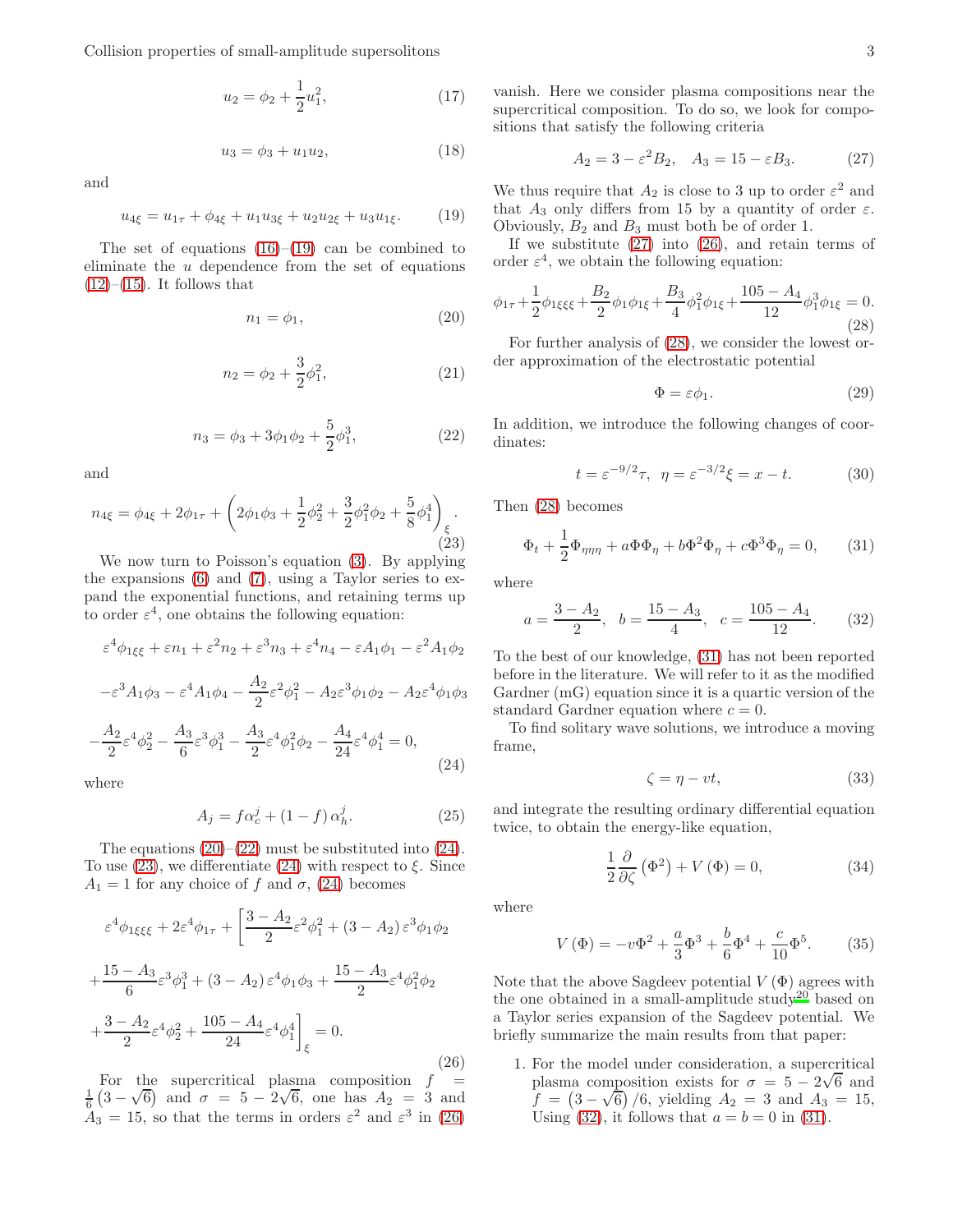Collision properties of small-amplitude supersolitons 4

2. For supersolitons to exist, the following conditions must be satisfied:

<span id="page-3-2"></span>
$$
b < 0,
$$
  $ac > 0,$   $ac < \frac{8}{27}b^2.$  (36)

3. For a plasma that satisfies these criteria, supersolitons exist at velocities

$$
v_{\min} < v < v_{\max},\tag{37}
$$

where

$$
v_{\text{max}} = v_+, \tag{38}
$$

$$
v_{\min} = \begin{cases} v_{DL} & \text{if } \frac{ac}{b^2} \le \frac{5}{18}, \\ v_- & \text{if } \frac{5}{18} < \frac{ac}{b^2} < \frac{8}{27}, \end{cases}
$$
(39)

<span id="page-3-0"></span>
$$
v_{DL} = \frac{5b\left(\frac{5b^2 - 27ac}{27}\right) - 200\left(\frac{5b^2 - 18ac}{180}\right)^{3/2}}{27c^2},\quad(40)
$$

and

$$
v_{\pm} = \frac{\frac{2b}{27} \left( 16b^2 - 81ac \right) \pm 4 \left( \frac{8b^2 - 27ac}{18} \right)^{3/2}}{27c^2}.
$$
 (41)

In [\(40\)](#page-3-0),  $v_{DL}$  corresponds to the velocity of a double layer solution.

4. A comparison between the small-amplitude study and the analysis based on the fully nonlinear Sagdeev potential was performed. Based on that comparison, a region (in the compositional parameter space) for the existence of small-amplitude supersolitons was found. This region was established for plasma compositions very close to the supercritical plasma composition.

The mG equation can now be used to study collisions of overtaking supersolitons of small amplitudes.

#### IV. NON-INTEGRABILITY OF THE MG EQUATION

Some of the coefficients in [\(31\)](#page-2-8) can be removed by scaling:

$$
t \to \alpha t, \ \eta \to \beta \eta, \ \Phi \to \gamma \Phi. \tag{42}
$$

By choosing the parameters  $\alpha, \beta$ , and  $\gamma$  appropriately, one obtains a normalized equation,

<span id="page-3-1"></span>
$$
\Phi_t + \frac{1}{2}\Phi_{\eta\eta\eta} \pm \Phi\Phi_{\eta} + d\Phi^2\Phi_{\eta} \pm \Phi^3\Phi_{\eta} = 0.
$$
 (43)

The signs in [\(43\)](#page-3-1) and the choices of  $\alpha$ ,  $\beta$  and  $\gamma$  depend on the signs of  $a, b$  and  $c$ .

For the model under consideration, one can easily show<sup>[19](#page-5-12)</sup> that  $A_4 = 81$  at the supercritical composition, so that  $c = 2$ . It can also easily be verified that  $c > 0$  for plasma compositions near the supercritical composition. Based on the existence critera [\(36\)](#page-3-2), we restrict ourselves to compositions where  $a > 0$ ,  $b < 0$  and  $c > 0$ . Choosing the coefficients

$$
\alpha = \left(\frac{c}{a}\right)^{3/4}, \ \beta = \left(\frac{c}{a}\right)^{1/4}, \ \gamma = -\sqrt{\frac{a}{c}}, \qquad (44)
$$

yields

<span id="page-3-3"></span>
$$
\Phi_t + \frac{1}{2}\Phi_{\eta\eta\eta} + \Phi\Phi_{\eta} + D\Phi^2\Phi_{\eta} + \Phi^3\Phi_{\eta} = 0, \qquad (45)
$$

with

$$
D = -\sqrt{\frac{b^2}{ac}} = -\sqrt{\frac{3\left(15 - A_3\right)^2}{2\left(3 - A_2\right)\left(105 - A_4\right)}}.\tag{46}
$$

To compute conservation laws of [\(45\)](#page-3-3), we follow the ap-proach of Verheest and Hereman<sup>[21](#page-5-14)</sup> which yields two conservation laws:

$$
\Phi_t + \left(\frac{1}{2}\Phi^2 + \frac{D}{3}\Phi^3 + \frac{1}{4}\Phi^4 + \frac{1}{2}\Phi_{\eta\eta}\right)_{\eta} = 0, \qquad (47)
$$

and

$$
(\Phi^2)_t + \left(\frac{2}{3}\Phi^3 + \frac{D}{2}\Phi^4 + \frac{2}{5}\Phi^5 + \Phi\Phi_{\eta\eta} - \frac{1}{2}\Phi^2_{\eta}\right)_{\eta} = 0.
$$
\n(48)

Using symbolic software developed by Poole and Hereman,[22](#page-5-15) an extensive search for polynomial conservation laws of [\(45\)](#page-3-3) did not yield any additional results which suggests that  $(45)$  is not completely integrable. Equation  $(45)$  does not pass the Painlevé integrability test either as confirmed with the code of Baldwin and Hereman.[23](#page-5-16) One should therefore not expect that solitary wave solutions of [\(45\)](#page-3-3) would collide elastically and thus retain their shapes upon collisions.

#### V. SIMULATION OF SMALL-AMPLITUDE SUPERSOLITON COLLISIONS

We can now use the mG equation to simulate collisions between solitons and supersolitons. To do this, we construct a supersoliton solution and a slower soliton by numerically integrating the energy equation [\(34\)](#page-2-10). The faster supersoliton solution is then shifted  $\eta_0$  units to the left and added to the soliton solution. While the principle of superposition does not apply to nonlinear equations, it is assumed that the stability of the solutions ensures that the soliton and supersoliton propagation remains unaffected provided that the two solutions are sufficiently far apart.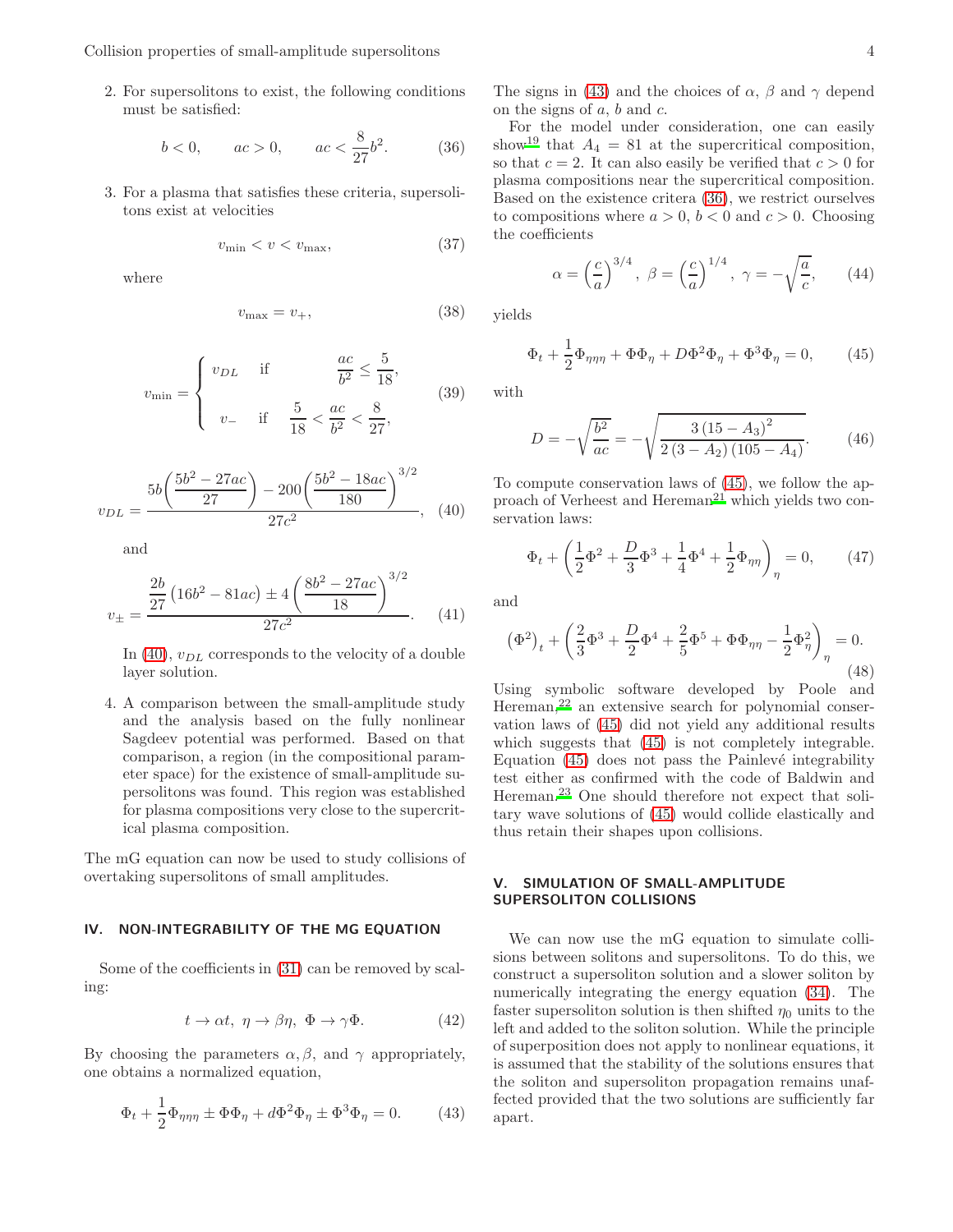

<span id="page-4-0"></span>FIG. 1. Simulation of a supersoliton overtaking a regular soliton. The electrostatic potential  $\Phi$  is plotted as a function of  $\eta$  and  $t$ .

It should be mentioned that the solutions must be constructed on a sufficiently large interval. Due to the instability of the energy integral [\(34\)](#page-2-10), the numerical integration is not accurate enough to provide such solutions. We therefore applied the results from an asymptotic study<sup>[24](#page-5-17)</sup> to construct sufficiently long tails for the solutions.

After constructing the appropriate initial potential  $\Phi$ , the mG equation was integrated using a fourth-order Runge-Kutta method. We used finite differences to approximate the spatial derivatives and applied periodic boundary conditions. To avoid interference from the periodic boundary assumption, we had to choose a sufficiently large interval length.

The simulations reveal that the supersoliton breaks up during the collision, so that only regular solitons emerge after the collision. To illustrate this, we discuss a typical result obtained from simulations with  $D = -\sqrt{3.6}$ . The initial disturbance consists of a supersoliton with velocity  $v = 0.5 (v_{DL} + v_{max}) \approx 0.1218$  that is shifted  $\eta_0 = 75$  units to the left, and a slower soliton with velocity  $v = 0.1$ . For this simulation, the interval length is  $L = 1200$  and a grid with  $N = 25600$  points are used. Therefore, the spatial width is  $\Delta \eta \approx 0.047$ . An integration increment of  $\Delta t = 10^{-4}$  is used.

The results are shown in Figure [1,](#page-4-0) where the magnitude of the solution  $\Phi$  is plotted as a function of  $\eta$  and t. Here we see that the supersoliton (initially on the left) widens around  $t \approx 1000$ , before the collision takes place. The fact that the supersoliton breaks up during this time is not obvious from the figure. The amplitude of the collision peaks around  $t = 3600$ , before two solitons with smaller amplitudes emerge. It is therefore clear that the collision is inelastic.

To see the breaking up of the supersoliton more clearly, in Figure [2](#page-4-1) we graphed the  $\eta$  profiles of the electric field,  $E = -\partial \Phi / \partial \eta$ , at different values of t. In panel (a) of Figure [2,](#page-4-1) the initial condition is shown. The characteristic "wiggles" of the supersoliton are clearly visible to the left of the regular soliton. As the supersoliton approaches the regular soliton, the supersoliton starts to deform. This is shown in panel (b) for  $t = 1100$ . The supersoliton breaks up to form a regular soliton. Panel (c) shows the solution at  $t = 1400$ , after the supersoliton deformed to become a



<span id="page-4-1"></span>FIG. 2. Simulation of supersoliton overtaking a regular soliton. The electric field  $E$  is shown at different times  $t$ , as specified on top of each panel.

regular soliton.

The collision of the resulting two solitons is shown in panels  $(d)$ – $(f)$  of Figure [2.](#page-4-1) The faster soliton overtakes the slower, resulting in a transient solution as shown in panel (d) for  $t = 3000$ . Eventually, the faster soliton reemerges in front of the slower one, as shown in panel (e) for  $t = 4400$ . Beyond  $t = 4400$ , the separation between the two solitons increases, as depicted in panel (f) for  $t = 5500.$ 

#### VI. CONCLUSIONS AND FUTURE WORK

In this paper, we applied reductive perturbation analysis to study small-amplitude supersolitons in a plasma consisting of cold ions and two-temperature Boltzmann electrons. To do so, we considered nearsupercritical plasma compositions. We derived a generalized Korteweg-de Vries equation, referred to as the modified Gardner equation. For that equation, we derived the necessary conditions for small-amplitude supersolitons to exist.

We also used the equation to study the collision properties of small-amplitude supersolitons, both theoretically and through simulations. Theoretically, we showed that in contrast to the KdV and mKdV equations, the mG equation is not completely integrable. Hence, collisions of small-amplitude supersolitons will be inelastic. Numerical simulations of the collisions between solitons and supersolitons show that the supersolitons break up during the collision to form a regular soliton. This is very different from elastic collisions of regular solitons.

These results show that, in the small-amplitude regime, supersolitons are not as robust as regular solitons, and may break up during collisions. This suggests that their life spans may be much shorter than that of regular solitons and might explain the low number of supersoliton observations in space plasmas.

However, caution must be taken in the interpretation of these results. Indeed, for these conclusions to be valid, our results must be extended beyond the small-amplitude regime. To do so, one has to study the collision properties of supersolitons in laboratory experiments or numerical